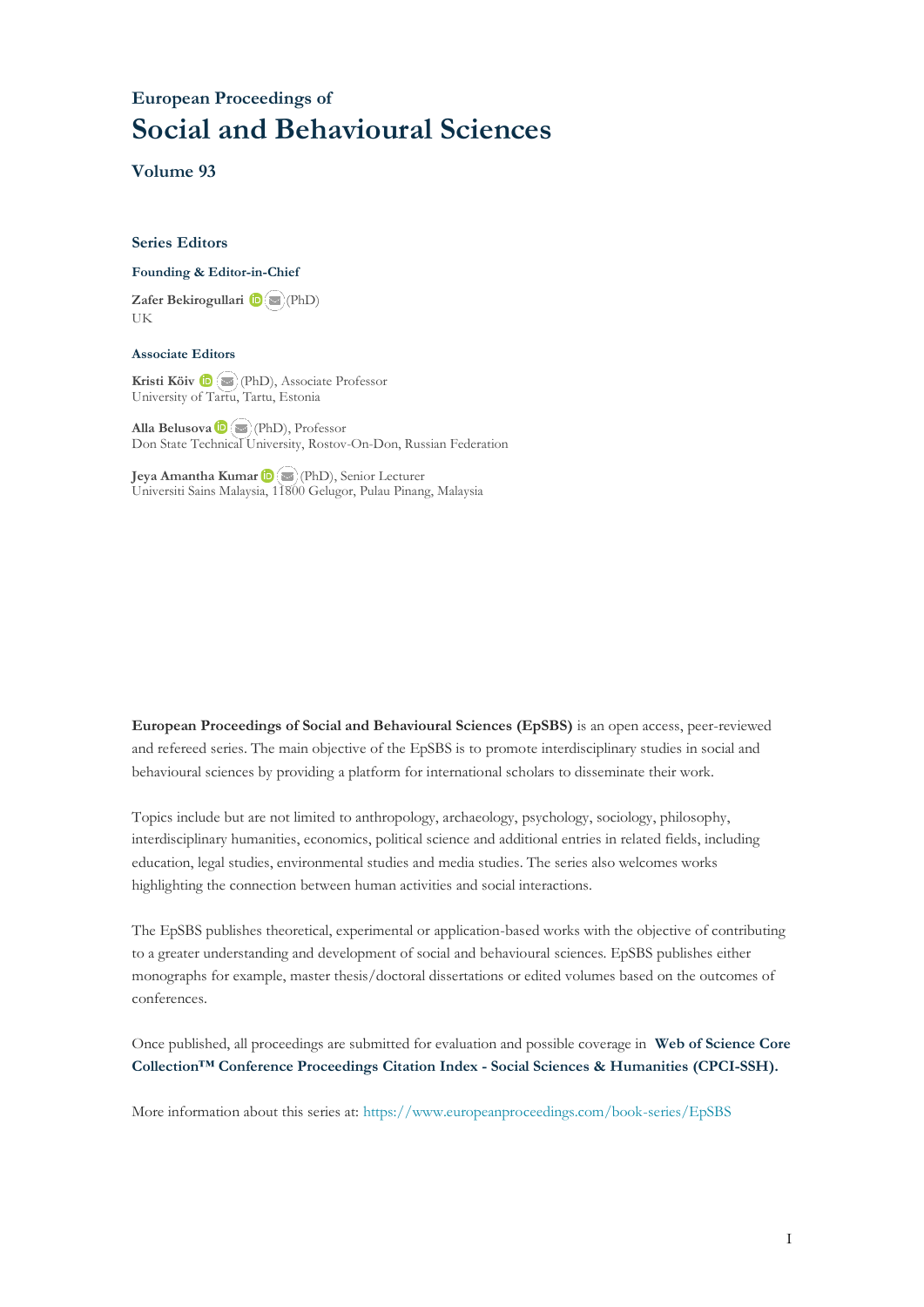# HUMANISTIC PRACTICE IN EDUCATION IN A POSTMODERN AGE

Selected, peer-reviewed papers from the

Proceedings of the Humanistic Practice in Education in a Postmodern Age (HPEPA 2019), 15-16 November 2019, Bashkir State Pedagogical University n.a. M. Akmulla, Russia

Edited by:

Irina Murzina

Editor(s) Affiliation(s):

**Irina Murzina, Doctor of Culturology** Institute for Educational Strategies, Yeka[terin](mailto:mailto:ekb-ural@yandex.ru)burg, Russia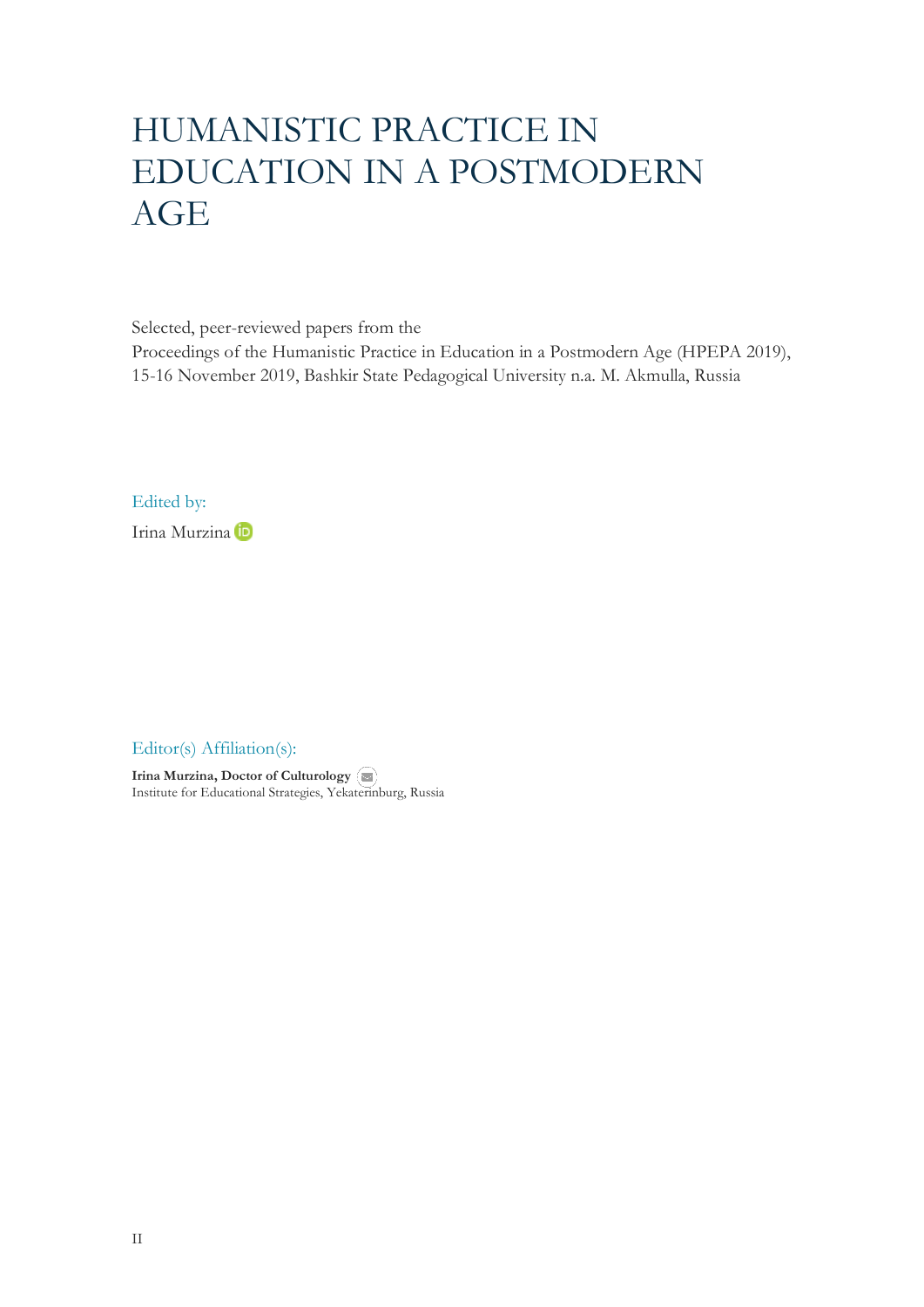

ISSN: 2357-1330 (online).

European Proceedings of Social and Behavioural Sciences

ISBN: 978-1-80296-092-1 (e-book)

HUMANISTIC PRACTICE IN EDUCATION IN A POSTMODERN AGE

[https://doi.org/10.15405/epsbs\(2357-1330\).2020.11.1](https://doi.org/10.15405/epsbs(2357-1330).2020.11.1)

 $G \odot \odot$ © The Editor(s) and The Author(s) 2020. This is an open access book distributed under the Creative Commons CC License BY-NC-ND 4.0. Unported License, permitting all non-commercial use, distribution, and reproduction in  $\overline{ND}$ any medium, provided the original work is properly cited.

This book is published by the registered company European Publisher Ltd. which is registered under the ISO London Limited. The registered company address is: 293 Green Lanes, Palmers Green, London, United Kingdom, N13 4XS Reg. Number: 9219513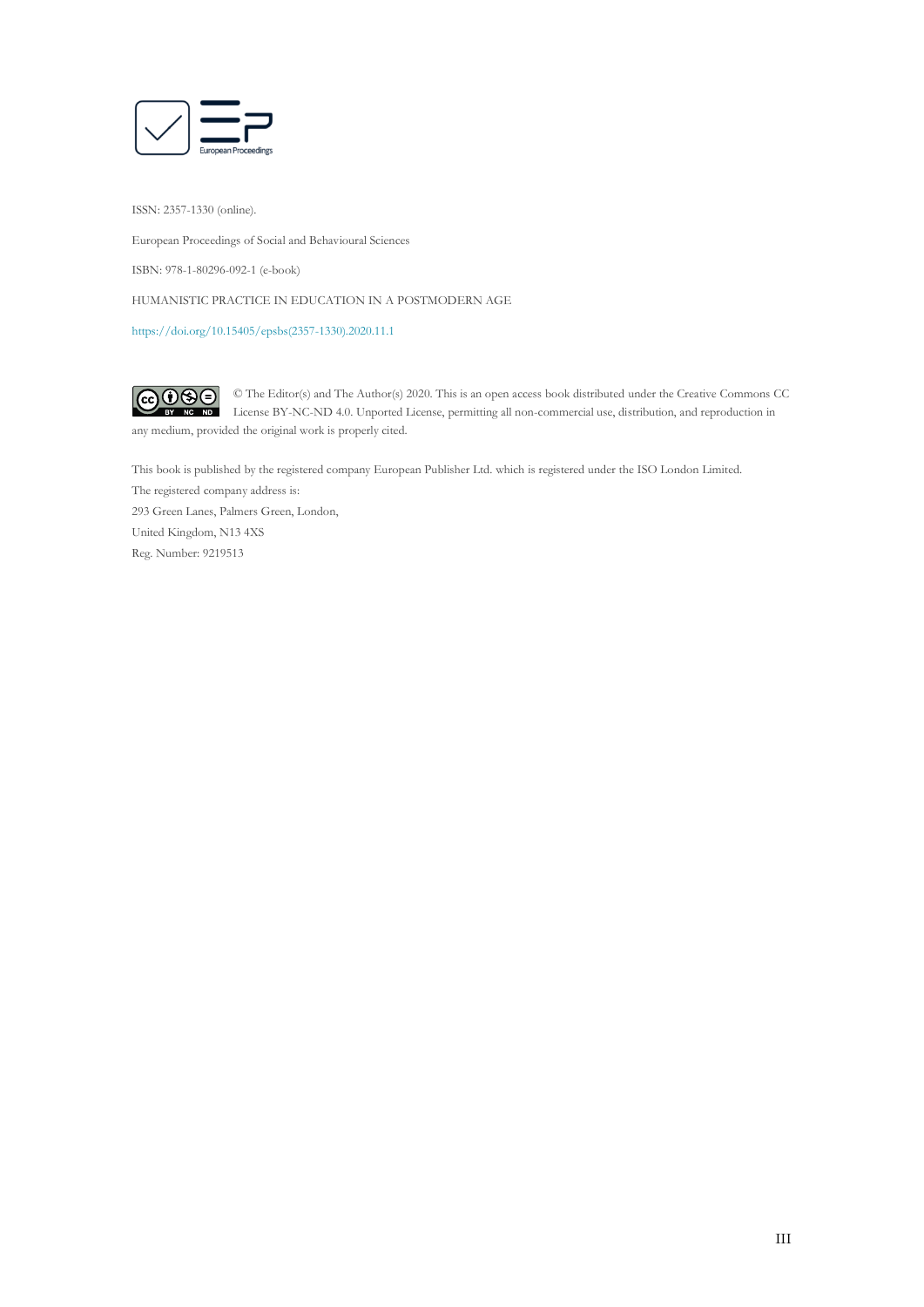# **Chairs**

Co-Chair, Salavat Sagitov, Prof. Dr.

*Rector of FSBEI HE "Bashkir State Pedagogical University named after M. Akmulla", Chairman of the Council of Rectors of the Republic of Bashkortostan (Ufa), Russia*

Co-Chair, Vladislav Benin, Prof. Dr.

*Head of the Department of Cultural Studies and Socio-Economic Disciplines, FBSEI HE "Bashkir State Pedagogical University named after M. Akmulla" (Ufa), Russia*

# **Organizing Committee**

# **Chairperson of the Organizing Committee**

S.T. Sagitov, Rector of Bashkir State Pedagogical University n.a. M. Akmulla (Federal State Budgetary Educational Institution of Higher Education), Russia

# **Deputy Chairperson of the Organizing Committee**

I. V. Kudinov, Vice Rector for Science and Innovation affairs of Bashkir State Pedagogical University n.a. M. Akmulla (FSBEI HE), Russia

#### **Organizing Committee Members**

- E. V. Sobolev, Head of Directorate for Science Affairs of Bashkir State Pedagogical University n.a. M. Akmulla (FSBEI HE), Russia
- V. L. Benin, Dean of Socio-Humanitarian Faculty, Doctor of Pedagogical Sciences, Professor of Department for Cultural, Social and Economic Studies in BSPU n.a. M. Akmulla, Russia
- T. Z. Urazmetov, Deputy Dean of Socio-Humanitarian Faculty for Science Affairs, Candidate of Culture Sciences, docent at the Department for Cultural, Social and Economic Studies in BSPU n.a. M. Akmulla, Russia
- E. N. Bulychev, Deputy Director of Institute of Historical and Legal Education, Candidate of Juridical Sciences, docent at the Department for Law and Social Science in BSPU n.a. M. Akmulla, Russia
- E. A. Gonchar, Candidate of Pedagogical Sciences, docent at the Department for Pedagogy and Psychology in BSPU n.a. M. Akmulla, Russia
- E. N. Dorofeeva, Deputy Dean for Science Affairs of Faculty of Graphic Art, Candidate of Pedagogical Sciences, docent at the Department for Design in BSPU n.a. M. Akmulla, Russia
- N. V. Zaineeva, Deputy Director of for Science Affairs the College under BSPU n.a. M. Akmul, Russia
- T. I. Politaeva, Deputy Director for Science Affairs of Institute of Pedagogy, Candidate of Pedagogical Sciences, docent at the Department for Music Education and Choreographic Arts in BSPU n.a. M. Akmulla, Russia
- Yu. A. Shanina, Candidate of Philological Sciences, Deputy Director of Institute of Philological Education and Cross-Cultural Communication in BSPU n.a. Akmulla, Russia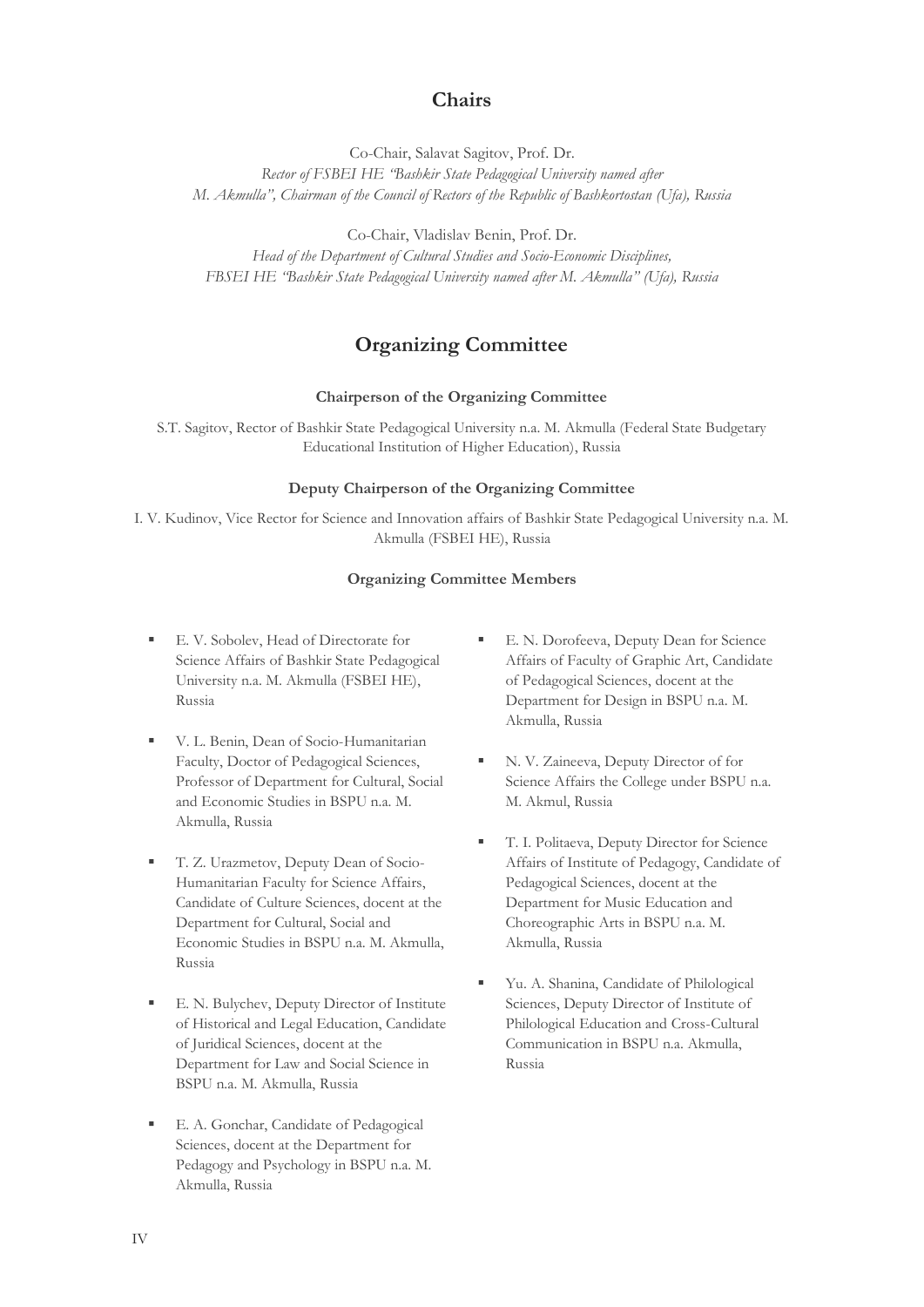# **Editorial Board Committee**

- **EXECUTE:** Irina Ya. Murzina, Doctor of Cultural Sciences, Professor, Institute for Educational Strategies, Yekaterinburg, Russia
- Salavat T. Sagitov, Rector of Bashkir State Pedagogical University n.a. M. Akmulla (Federal State Budgetary Educational Institution of Higher Education), Russia
- Flyura A. Mustaeva, Doctor of Sociological Sciences, Professor (Magnitogorsk), Russia
- **Uladislav L. Benin, Dean of Socio-**Humanitarian Faculty, Doctor of Pedagogical Sciences, Professor of Department for Cultural, Social and Economic Studies in BSPU n.a. M. Akmulla, Russia
- Andrey V. Dorofeev, Doctor of Pedagogical Sciences, Professor (Ufa), BSPU n.a. M. Akmulla, Russia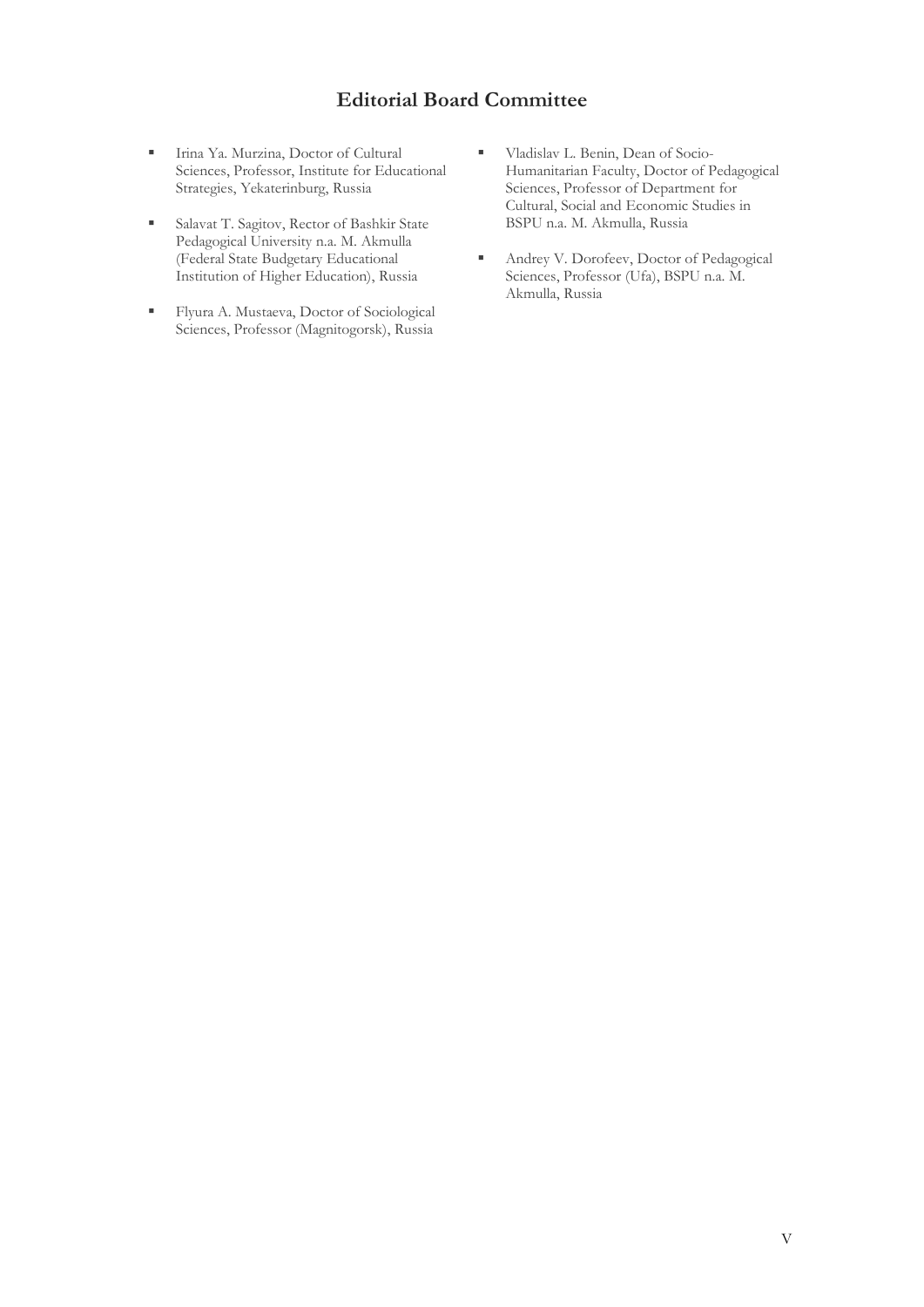# **Table of Contents**

# **No: 1**

Title: Teaching Grammatical Means Of Communication In Real Multiculturalism Conditions *Pages: 1 -11*

Author(s): Valeriy Aitov, Gulmira Turzhanova, Zhou Nan, Nelli Galimova

# **No: 2**

Title: Social And Cultural Practices In The Postmodernity Epoch: Tendencies Of Development *Pages: 12 -21* Author(s): Evgeniya Akulova, Rimma Gilmiyanova, Vera Mazina, Mariya Chukreeva

# **No: 3**

Title: Psychological And Pedagogical Follow-Up For Prospective Educators Aiming At Their Willingness' Formation *Pages: 22 -32*

Author(s): Alfiya Akchulpanova, Elena Pilipenko, Lyubov Valeeva, Larisa Panova

# **No: 4**

Title: History School Textbooks Evolution In Russia *Pages: 33 -44* Author(s): Rustam Almaev, Vladimir Antonov, Ildar Baishev, Marat Yanborisov

# **No: 5**

Title: "Shah Of The Country Of Science" Pedagogical Theory – Nasir Ad-Din Tusi *Pages: 45 -51* Author(s): Tahir Aminov, Larisa Aminova, Timur Salihov, Leniza Nafikova

# **No: 6**

Title: Global Environmental Monitoring As A Tool For Cooperation To Solve Regional Problems *Pages: 52 -60* Author(s): Zarema Amirova, Andrey Kulagin, Gulshat Shakirova, Zakira Latypova

# **No: 7**

Title: Social And Cultural Factors Of The Musical Socialization Of A Personality *Pages: 61 -69* Author(s): Viktor Antoshkin, Larisa Bochkareva, Ramzil Gabdulkhakov, Raylya Bikbaeva

# **No: 8**

Title: Youth Career Guidance Management *Pages: 70 -79* Author(s): Viktor Antoshkin, Venera Timiryanova, Lyudmila Matveeva, Aleksandra Krul

# **No: 9**

Title: The"Disease" Concept In The Literature Of F.M. Dostoevsky *Pages: 80 -86* Author(s): Igor Artyushkov, Regina Mukhametzyanova

# **No: 10**

Title: Cross-Cultural School Educational Environment As A Strategy To Form Well-Rounded Pupil's Personality *Pages: 87 -94*

Author(s): Alina Akhmedianova, Andrey Gardanov, Lyudmila Girfanova, Lyalya Kashapova

# **No: 11**

Title: Forming Meta-Subject Competencies In The System Of Secondary Vocational Education *Pages: 95 -103* Author(s): Guzel Ahmetshina, Lyudmila Amirova, Dina Yantilina

# **No: 12**

Title: Cognitive-Style Determination Of Thinking *Pages: 104 -115* Author(s): Irina Akhtamyanova, Lenara Sitdikova, Ekaterina Plekhanova, Ramil Gainutdinov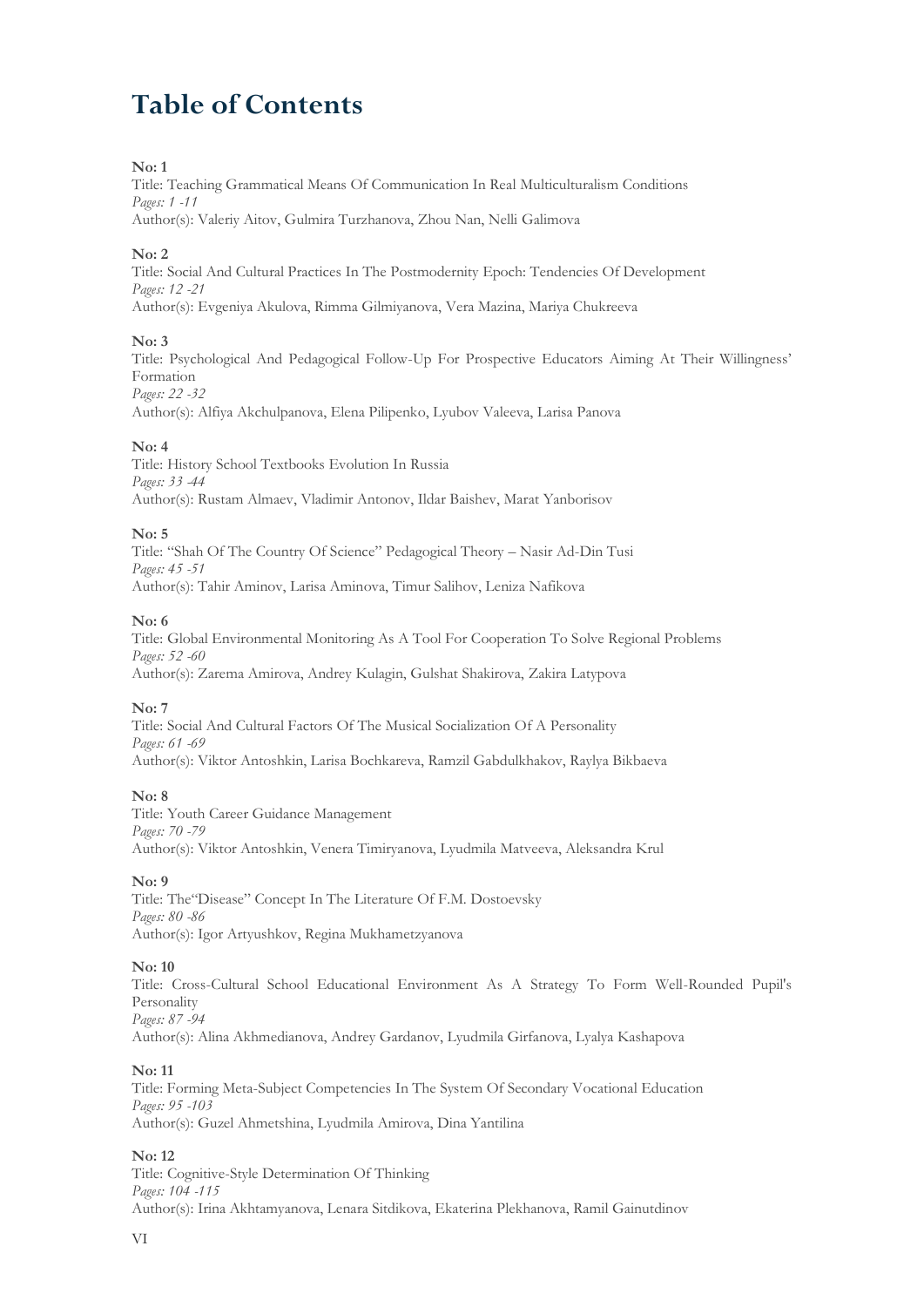Title: Technologies In The Implementation Of Paradigm Of The Future Teacher Training *Pages: 116 -125* Author(s): Natalia Barinova, Andrey Dorofeev, Svetlana Zaydullina, Minzilya Arslanova

#### **No: 14**

Title: Conditions For Forming The Readiness Of Pedagogical University Students For Their Career *Pages: 126 -135* Author(s): Venera Bahktiyarova, Svetlana Gabidullina, Svetlana Piskareva

#### **No: 15**

Title: Enhancing The Competitiveness Of College Graduates Through The Digital Educational Environment *Pages: 136 -147* Author(s): Venera Bahktiyarova, Elvira Gabitova, Valeriy Ivanov, Lyubov Nabiullina

#### **No: 16**

Title: Organizational And Methodological Support For Certification Of Teachers Of Islamic Education *Pages: 148 -158* Author(s): Venera Bakhtiyarova, Lira Saitova, Guzel Kalimullina, Talgat Masalimov

#### **No: 17**

Title: Entrepreneurial Literacy Development Of Convicted Juveniles As A Means Of Their Re-Socialization *Pages: 159 -167* Author(s): Vladislav Benin, Lyudmila Gareeva, Elena Zhukova

#### **No: 18**

Title: Physical Education As A Resource For The Development Of A Student's Culture *Pages: 168 -174* Author(s): Vladislav Benin, Elena Shukova, Svetlana Usoltsceva

#### **No: 19**

Title: Russian Empire And National Territories (XVIII - XIX Centuries) *Pages: 175 -183* Author(s): Irek Bikkinin, Ahsan Sultanov

# **No: 20**

Title: Family And Educational Institutions In The Formation Of Value Orientations Of Youth *Pages: 184 -192* Author(s): Evgeniy Bikmetov, Flyura Mustaeva, Natalya Galimullina, Zarina Sizonenko

#### **No: 21**

Title: Influence Of The Personnel Reserve On The Motivational Profile Of An Employee *Pages: 193 -204* Author(s): Alsu Biktagirova, Garnik Akopov, Galina Shurukhina, Tatyana Chuikova

# **No: 22**

Title: Bureaucratism In Social Work: From Frameing To Simulacre *Pages: 205 -211* Author(s): L. M. Bilalova, N. L. Bolshakova, E. V. Sherbinina, D. D. Faizova

#### **No: 23**

Title: Modern Medicine: Issues And Prospects *Pages: 212 -220* Author(s): Marat Bogdanov, Valeriy Gorbunov, Flarid Zabikhullin, Lyudmila Titova

#### **No: 24**

Title: Intermedial Lessons On Russian Literature *Pages: 221 -229* Author(s): Valentina Borisova, Sergey Schaulov, Alexander Shuralev, Alfia Faizrahmanova

# **No: 25**

Title: Innovative Preparation Of Students For The Preschool Children Speech Development *Pages: 230 -240* Author(s): Irina Boronilova, Guzel Shabaeva, Nelli Syrtlanova, Alfiya Akchulpanova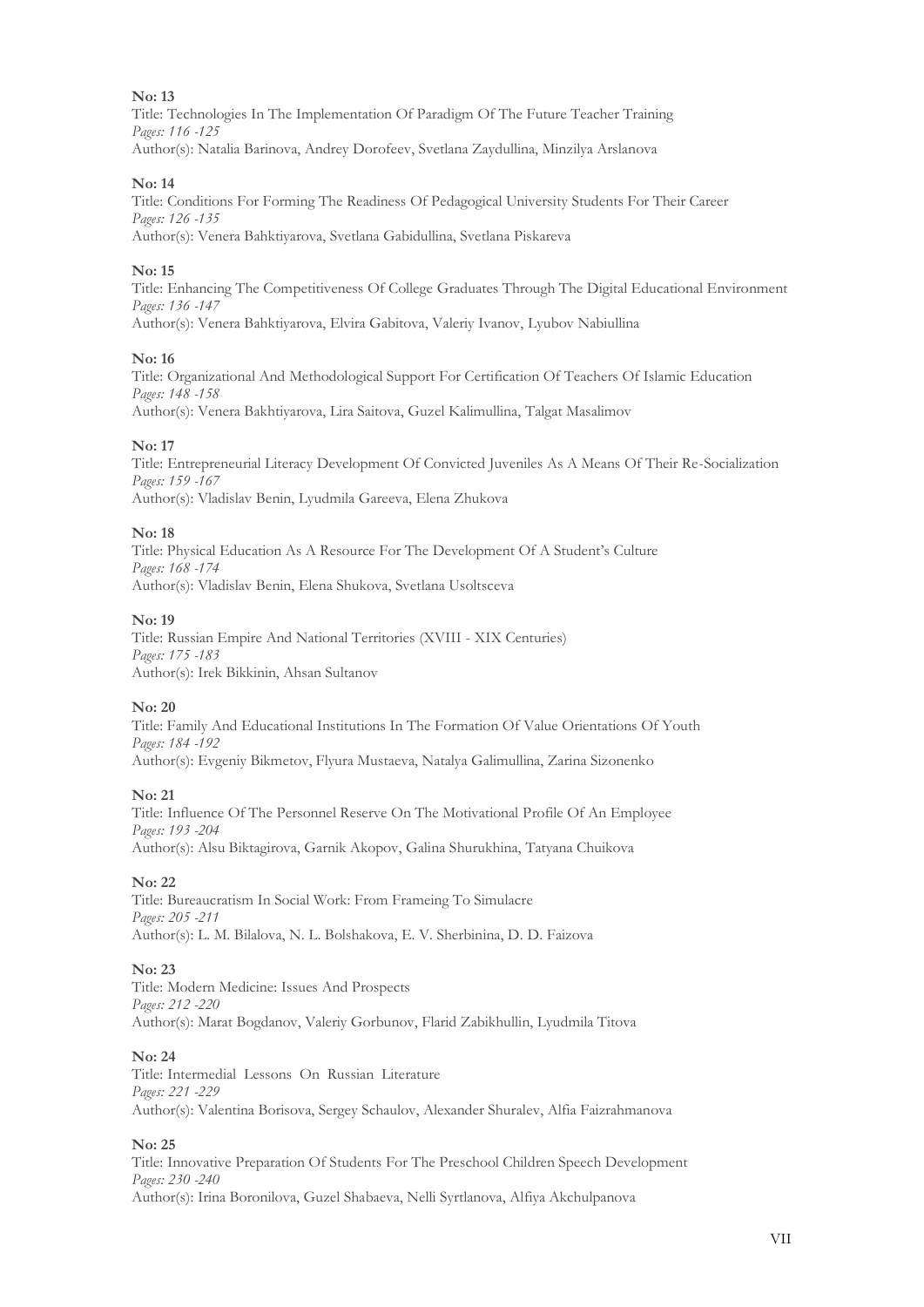Title: Research Of Development Of Communicative Competence Of Future Managers Pre-School Educational Institutions *Pages: 241 -251*

Author(s): Irina Boronilova, Guzel Shabaeva, Nelli Syrtlanova, Alfiya Akchulpanova

# **No: 27**

Title: Psychological And Pedagogical Support-Counselling In Development Of Future Educator's Alertness *Pages: 252 -262* Author(s): Irina Boroniliva, Elena Pilipenko, Lyubov Valeeva, Alfiya Akchulpanova

# **No: 28**

Title: Implementation Of The Principle Of Formal Equality In Russian Legislation *Pages: 263 -272* Author(s): Evgeniy Bulychev, Karlen Dallakyan

# **No: 29**

Title: Russian Model Of Juvenile Justice: Development Prospects *Pages: 273 -281* Author(s): Evgeny Bulychev, Marina Lifanova, Ildar Aminov, Ilvir Iskhakov

#### **No: 30**

Title: Compound Words (Composites) In German As A Means Of Personal Denotation *Pages: 282 -292* Author(s): Tatyana Burkova, Salavat Gabdullin, Guzel Galieva, Alsu Minnigaleeva

#### **No: 31**

Title: Professional Self-Effectiveness Forming For A Specialist In A Personified Informational Educational Environment *Pages: 293 -302* Author(s): Lyutsiya Vakhidova, Olga Gorlirsyna, Sergey Gorlirsyn, Lira Saitova

#### **No: 32**

Title: Vector Modeling Of A Personified Informational And Educational Environment: Professional Self-Efficiency Regulations *Pages: 303 -313* Author(s): Lyutsiya Vakhidova, Andrei Dorofeev, Minzilya Arslanova

# **No: 33**

Title: Blended Learning: Problems And Prospects *Pages: 314 -322* Author(s): Khalida Galimova, Zarima Kireeva, Rita Khasanova, Valeriy Ivanov

# **No: 34**

Title: Poetics Of Psychologism In Bashkir And Tatar Prose Of The Twentieth Century *Pages: 323 -333* Author(s): Galima Galina, Gulfira Gareeva, Zaki Alibaev, Albina Khaliullina

#### **No: 35**

Title: Romantic Spirit And Distinction Between The "Absolute I" And The "Transcendental I" *Pages: 334 -344* Author(s): Elvira Gareeva, Alexander Shuralyov Alla Boduleva, Rozalia Rashitova

# **No: 36**

Title: Application Of Mathematical Methods In Linguistic Studies *Pages: 345 -354* Author(s): Ravil Garipov, Vyacheslav Shvayko, Ayrat Shagapov, Faniya Khusnutdinova

#### **No: 37**

Title: Philosophical Problems Of The Feedback Evolution In Self-Organizing Systems *Pages: 355 -361* Author(s): Olga Gafiatullina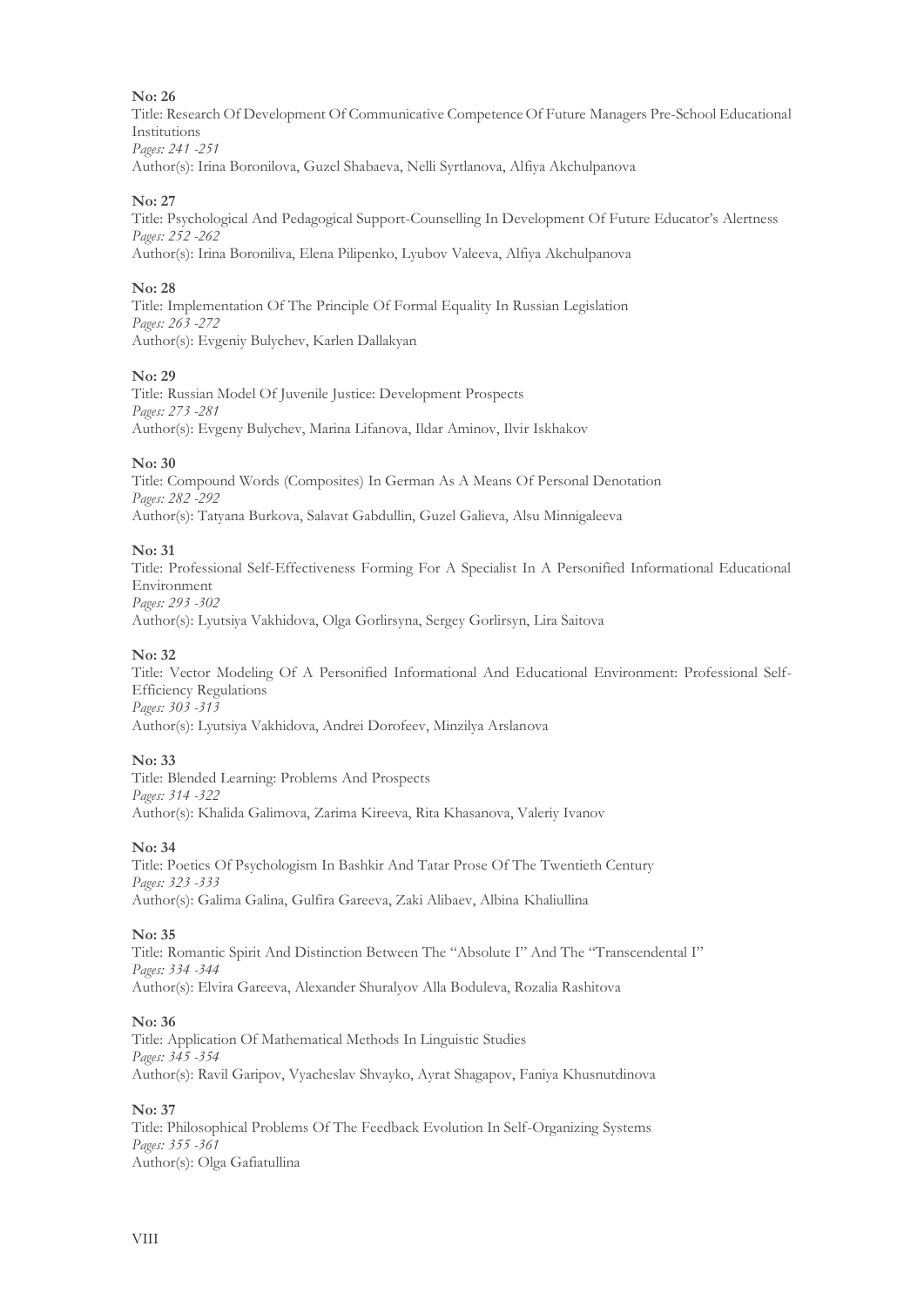Title: Role Of Metaphors In Development Of Communicative And Cultural Competence Of Schoolchildren *Pages: 362 -371* Author(s): Raisa Davletbaeva, Gulmira Ermekbaeva, Shang Jinyu, Landysh Levanova

#### **No: 39**

Title: Artistic Creativity As A Basis For A Future Professor-Musician's Socio-Communicative Competence Development *Pages: 372 -383* Author(s): Guzel Daynova, Leysyan Karimova, Irma Levina, Tatyana Politaeva

#### **No: 40**

Title: Synonyms In Bilingual Tatar Dictionaries *Pages: 384 -392* Author(s): Elvira Denmukhametova, Alfiya Yusupova, Gulnaz Mugtasimova, Ilshat Nasipov

#### **No: 41**

Title: Features Of Life-Purpose And Value Orientations Of Persons With Destructive Behavior *Pages: 393 -400* Author(s): Lyudmila Dmitrieva, Svetlana Ganieva, Polina Kukso, Olga Kukso

#### **No: 42**

Title: Vector Modeling In Assessment Of Teachers' Readiness To Tutor Support Of Students *Pages: 401 -410* Author(s): Andrei Dorofeev, Minzilya Arslanova, Ksenia Yastrebova

#### **No: 43**

Title: Project Skills Formation Of The Design Students *Pages: 411 -421* Author(s): Yelena Dorofeeva, Yelena Plotnikova, Yelena Kondrova, Alexander Kondrov

#### **No: 44**

Title: The Culture Of Clothing And "I" Image Among Adolescents *Pages: 422 -431* Author(s): Tatyana Dubovitskaya, Ivan Oskolkov, Rushaniya Lukyanova, Oksana Ivanova

#### **No: 45**

Title: Informational Technologies As A Factor Of Self-Education For A Future Music Teacher *Pages: 432 -441* Author(s): Margarita Zabbarova, Rashida Khaibullina, Alfiya Zinnurova, Yelena Moroz

#### **No: 46**

Title: Religion Of Ancient Persians And Turkic As The Basis Of Islam *Pages: 442 -452* Author(s): Raifyan Zaydullin, Almira Nugumanova, Oksana Ivanova, Kseniia Khramova

# **No: 47**

Title: Speech Behavior In The Tatar Linguistic Culture *Pages: 453 -461* Author(s): Radif Zamaletdinov, Alfiya Yusupova, Guzel Nabiullina, Gulnaz Mugtasimova

#### **No: 48**

Title: Representation Of Proverbs With Zoonyms In Tatar Linguistic View Of The World *Pages: 462 -470* Author(s): Radif Zamaletdinov, Gulnaz Mugtasimova, Guzel Nabiullina, Albina Khaliullina

#### **No: 49**

Title: Organizational And Pedagogical Factors Of A Specialists' Professional Development In Modern **Conditions** *Pages: 471 -482* Author(s): Dmitry Zanin, Lira Saitova, Lyutsia Vakhidova, Zulkhiza Islamova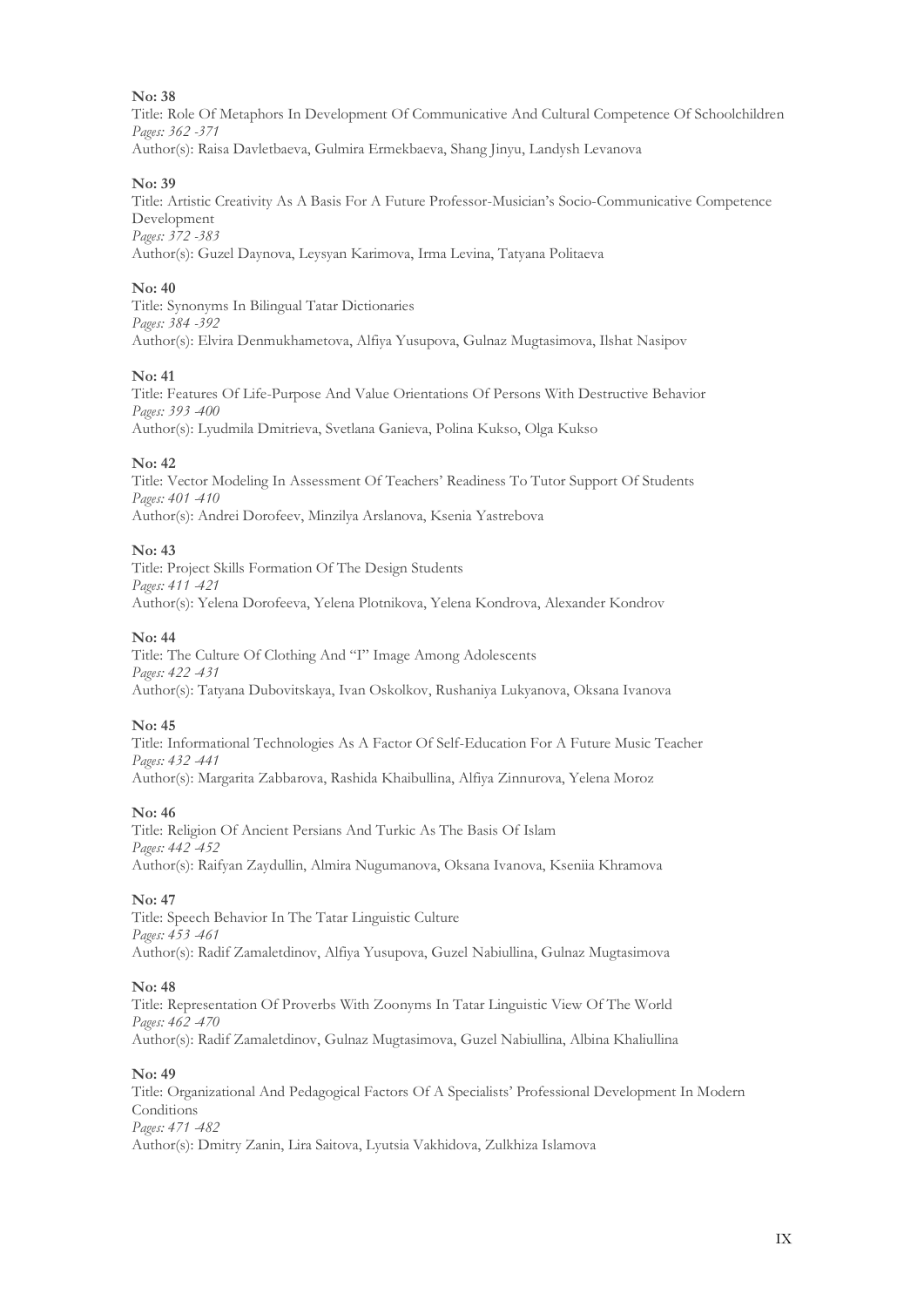Title: Communication Activity Of Children (With Healthy Speech Development And Speech Impairment) *Pages: 483 -492* Author(s): Regina Ziganurova, Albina Vafina, Tatyana Kapisheva, Guzel Kurbangaleeva

#### **No: 51**

Title: Monuments Of Nature As A Part Of Socio-Ecologo-Economic System *Pages: 493 -500* Author(s): Fanis Iskhakov, Irina Rakhmatullina, Oksana Serova, Ilshat Gatin

#### **No: 52**

Title: Future Teacher Preparation For Profile Training In The University Master's Program *Pages: 501 -513* Author(s): Valentina Kartashova, Valeriy Aitov, Tatyana Akberdina, Vera Aitova

#### **No: 53**

Title: Teaching The Lorm Alphabet To Adults With Deaf-Blindness Acquired With Age *Pages: 514 -525* Author(s): Elza Kasimova, Rimma Kutlubaeva

#### **No: 54**

Title: The Relevant Problems Of Russian Lexicology: The Motorsport Corporate Sublanguage *Pages: 526 -535* Author(s): Alexander Kobyskan, Evgenia Yakovleva, Emil Irnanazarov

#### **No: 55**

Title: Cognitive Way Of Thinking In Teaching To Figure Out Physics Problems *Pages: 536 -546* Author(s): Nikolai Kosarev, Natalya Kosareva, Minnekhan Fatykhov, Alina Sharifullina

#### **No: 56**

Title: Russian Obedience From The Perspective Of The Official Language: Diachronic Aspect *Pages: 547 -553* Author(s): Alexander Kosov, Ludmila Popova

# **No: 57**

Title: Ways To Modernize Teacher Education In The Digital Economy *Pages: 554 -563* Author(s): Ilya Kudinov, Gulnara Kudinova, Ekateriana Karunas, Vera Aitova

#### **No: 58**

Title: On Spiritual Safety And Linguistic Environment Of Society *Pages: 564 -573* Author(s): Gulnara Kudinovа, Yekaterina Popova, Yuliya Fomina, Khalida Galimova

# **No: 59**

Title: Russian-Language Educational Resources: The Monitoring Results *Pages: 574 -582* Author(s): Gulnara Kudinova, Tatyana Kapisheva, Ekaterina Popova, Guzel Kurbangaleeva

#### **No: 60**

Title: Environmental Education For Sustainable Socio-Economic Development *Pages: 583 -593* Author(s): Galina Kudinova, Anastasia Rozenberg, Natalia Kostina, Oksana Serova

#### **No: 61**

Title: The Share And Role Of The State Property In Russian Economy *Pages: 594 -603* Author(s): Azat Kuzhyashev, Zulfia Nasretdinova, Vilur Akhmetov, Svetlana Chushkina

# **No: 62**

Title: Socio-Ecological And Economic Aspects Of Environmental Management In An Industrial City *Pages: 604 -615* Author(s): Alexei Kulagin, Olecia Tagirova, Gulshat Shakirova, Irina Rahmatullina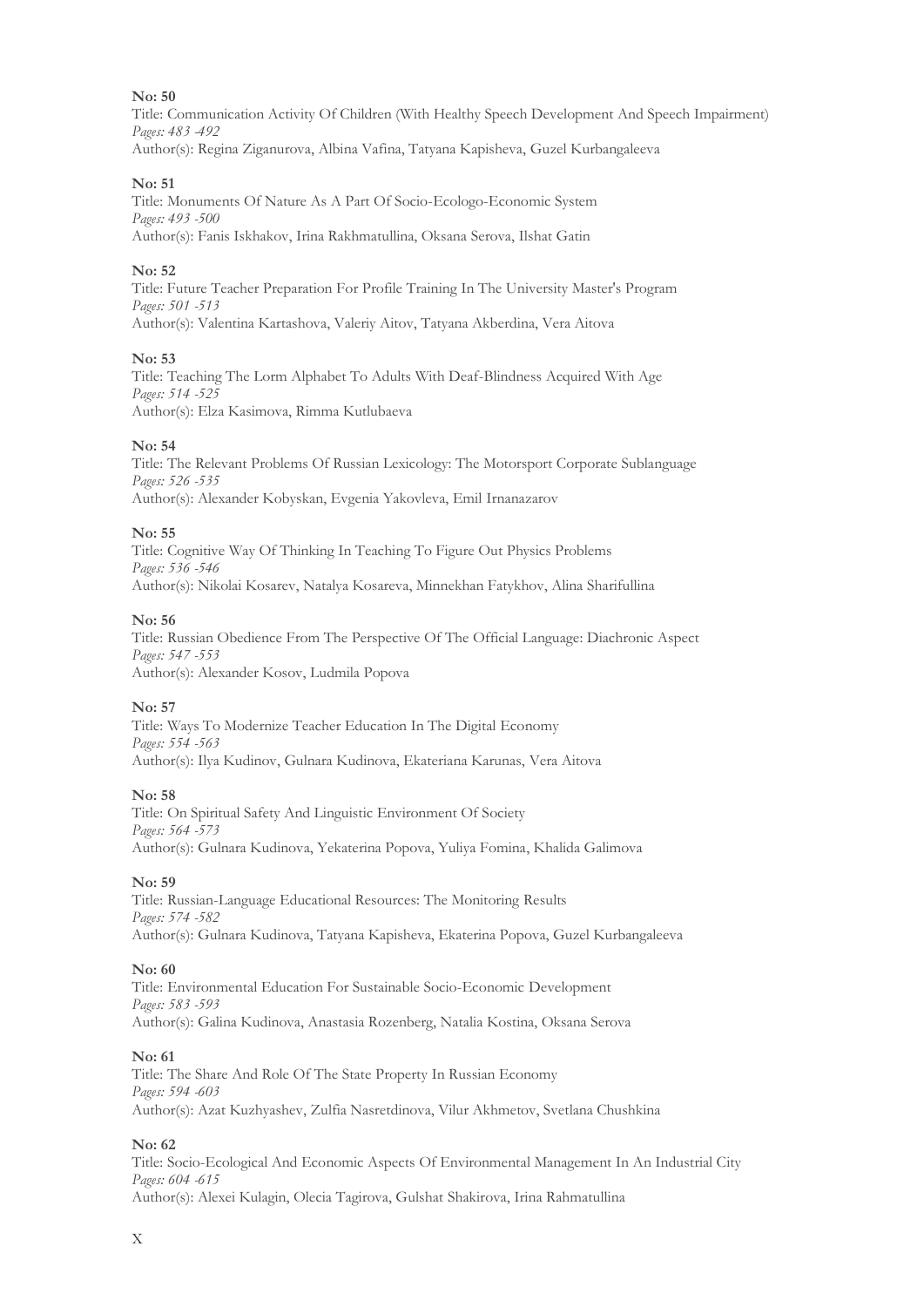Title: Organization Of Physical Training And Sport For People With Disabilities In Bashkortostan *Pages: 616 -626* Author(s): Roman Kuleshov, Yuliya Kazaryan, Guzel Yulamanova, Liliya Makina

#### **No: 64**

Title: Development Of Human Figure Proportions System And Its Application In Art Pedagogy *Pages: 627 -636* Author(s): Nikolay Kupriyanov, Tatyana Maslennikova, Kamil Valeyev, Anna Vasilyeva

#### **No: 65**

Title: Bioconservation Of Technogenic Metals By Birch On Industrial Waste Dumps In Bashkortostan *Pages: 637 -645* Author(s): Azat Kutliahmetov, Zimfira Timerbaeva, Andrey Kulagin, Fanis Iskhakov

#### **No: 66**

Title: Metal Bioaccumulation By Scotch Pine On Mining Industry Dumps (South Urals, Bashkortostan) *Pages: 646 -653* Author(s): Azat Kutliahmetov, Gleb Zaitsev, Andrey Kulagin, Galia Mukhametova

#### **No: 67**

Title: Ecological Frame Of The Republic Of Bashkortostan *Pages: 654 -663* Author(s): Zakira Latypova, Murabek Omarov, Ilshat Gatin, Zimfira Timerbaeva

#### **No: 68**

Title: Russian Documentary Global History With The Use Of Regional Archives *Pages: 664 -672* Author(s): Tatyana Leonova, Gulnara Obydennova, Alla Chigrina, Albert Shaislamov

#### **No: 69**

Title: The Heroic Image In Islam: Historical And Philosophical Discourse *Pages: 673 -682* Author(s): Raushaniya Lukyanova, Oksana Ivanova, Larisa Bilalova

# **No: 70**

Title: Features Of The Professional Life Of The Modern Scientific Community *Pages: 683 -694* Author(s): Yunir R. Lutfullin, Leila N. Bayanova

# **No: 71**

Title: Development Of Strategic And System Thinking *Pages: 695 -703* Author(s): Ludmila Lyamina, Anna Yatokina, Natalia Moiseeva, Dmitry Zanin

# **No: 72**

Title: Regional Aspects Of Art Education On The Theme "Bashkir Folk Art" *Pages: 704 -714* Author(s): Tatyana Maslennikova

#### **No: 73**

Title: The Phenomenon Of Psychological Boundaries *Pages: 715 -725* Author(s): Natalia Moiseeva, Eugenia Gantseva, Lyudmila Lyamina

#### **No: 74**

Title: Paremiological Parallels In The Turkic Languages *Pages: 726 -734* Author(s): Gulnaz Mugtasimova, Elvira Denmukhametova, Ilshat Nasipov, Nuriya Khaliullina

# **No: 75**

Title: Cultural Turn In Education: Perspective Model And The Realities Of Life *Pages: 735 -742* Author(s): Irina Murzina, Yelena Zhukova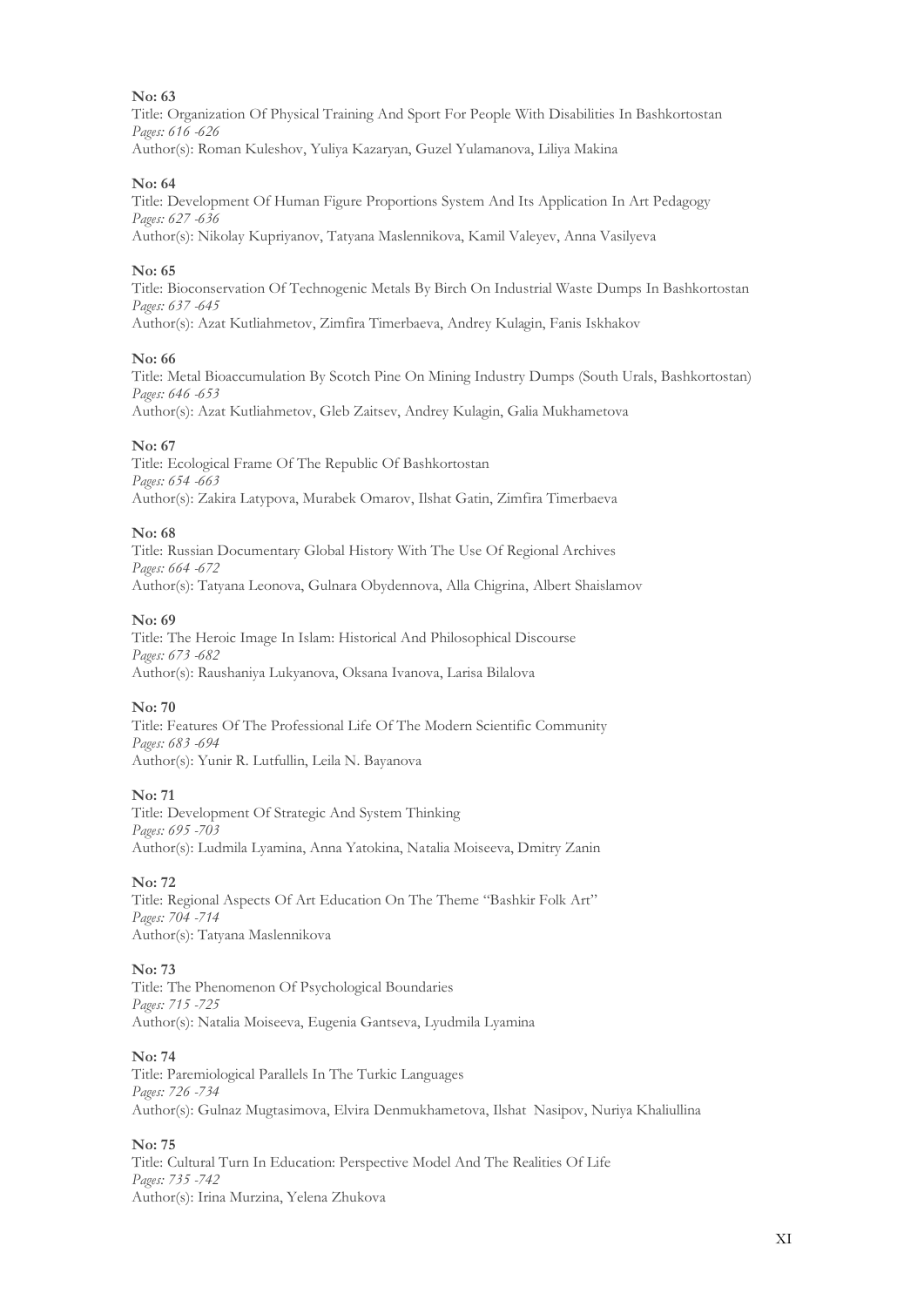Title: Сompetency-Based Training Model For Psychological And Pedagogical Support Of Persons With Disabilities *Pages: 743 -754* Author(s): Elena Mustaeva

# **No: 77**

Title: Study Of Hardiness Of Rural And Urban Adolescents *Pages: 755 -762* Author(s): Sufiya Mukhametrakhimova, Rimma Saitova Evgeniya Ivanova, Natalya Moiseyeva

# **No: 78**

Title: The Representation Of Verbal Aggression In Tatar Linguistic Culture *Pages: 763 -771* Author(s): Guzel Nabiullina, Alfiya Yusupova, Rasim Khusnutdinov, Nuriya Khaliullina

# **No: 79**

Title: Formation And Development Of Agrarian Cooperation In The Russian Economy *Pages: 772 -783*

Author(s): Zulfiya Nasretdinova, Azat Kuzyashev, Svetlana Chushkina, Vitaliy Pechatkin

# **No: 80**

Title: "Death Is Always Female": Language And Gender In David Foster Wallace's Novels *Pages: 784 -790* Author(s): Alla Nikulina, Elmira Burankulova, Nadezhda Baranova, Raisa Iksanova

# **No: 81**

Title: Prevention Of Minors Delinquent Behavior In Activities Of The Internal Affairs Officers *Pages: 791 -798* Author(s): Diana Nosova, Ivan Nosov, Nikolai Filippov, Irek Bikkinin

# **No: 82**

Title: Phenomenology Of Corruption: Socio-Psychological Aspect *Pages: 799 -806* Author(s): Ernest Nurmukhametov, Irina Nurmukhametova, Natalia Asafeva, Liudmila Liamina

# **No: 83**

Title: Problem-Based Methods As A Means Of Compositional Thinking Development Of Artist Students *Pages: 807 -817* Author(s): Elza Purik, Talgat Masalimov, Marina Shakirova

# **No: 84**

Title: Drama By A.P. Chekhov In The Modern Cultural Context *Pages: 818 -826* Author(s): Gyulnaz Ramazanova, Alfiya Fayzrakhmanova, Irina Prokofieva, Zulfiya Zaripova

# **No: 85**

Title: On The Priority Of Social Systems In The Management Of Socio-Cultural Processes *Pages: 827 -837* Author(s): Salavat Sagitov, Ravil Nasibullin **No: 86** Title: Compliment Speech Genre In Bashkir Discourse *Pages: 838 -845* Author(s): Luiza Samsitova, Azaliya Khuramshina, Salima Tagirova, Zulaykha Khabibullina

# **No: 87**

Title: A Russian Gentleman By S.T.Aksakov: Reception And Translation *Pages: 846 -853* Author(s): Tamara Selitrina, Yulia Yusupova

# **No: 88**

Title: Psychology And Pedagogy Of Creativity In The Light Of "Well-Rounded Knowledge" Concept *Pages: 854 -862* Author(s): Dilyara Semenova, Oksana Ivanova, Larisa Bilalova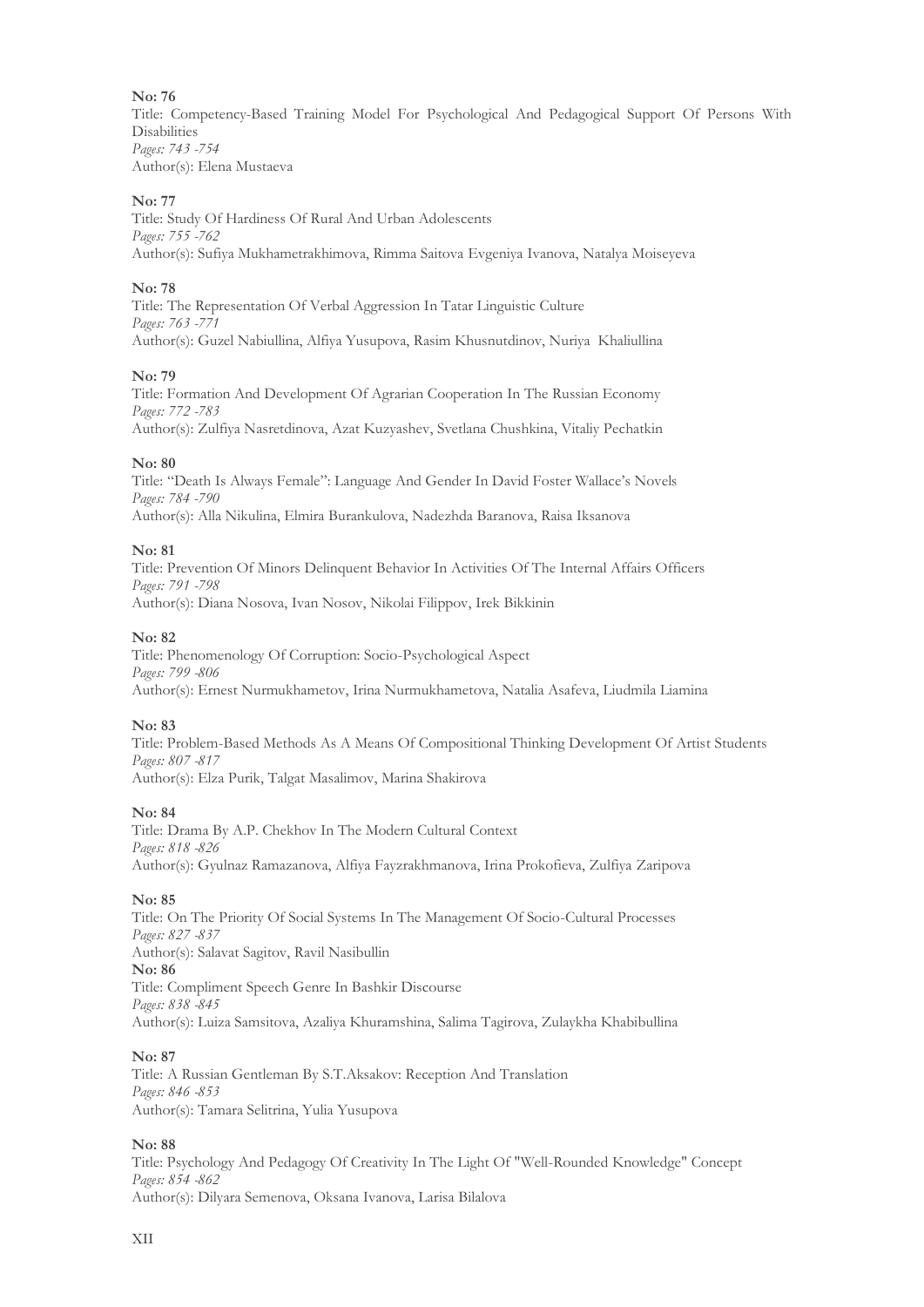Title: Teacher Interactive Educational Content Designing *Pages: 863 -868* Author(s): Ivan Sergienko, Robert Gabbasov

#### **No: 90**

Title: E-Educational Content Designing And Its Introduction In Group Activity Clubs *Pages: 869 -874* Author(s): Ivan Sergienko, Milyausha Krymova

#### **No: 91**

Title: Decision Making Support Approach In The Distance Learning Educational Service Management *Pages: 875 -885* Author(s): Oksana Startseva, Diana Bogdanova, Kseniya Netsvetaeva, Vitaliy Kotelnikov

#### **No: 92**

Title: The Implementation Of The Multicultural Education Model In Kindergartens *Pages: 886 -897* Author(s): Nelly Syrtlanova, Gulnaz Shafikova Guzel Shabaeva, Lubov Valeeva

#### **No: 93**

Title: Prevention Of Asocial Behavior In Conditions Of Extracurricular Activities *Pages: 898 -906* Author(s): Nadejda Sytina, Natalya Khabibova, Liudmila Girfanova

#### **No: 94**

Title: Status Indication Birch Plantings Of The City As An Environmental Control Method *Pages: 907 -917* Author(s): Olecia Tagirova, Alexei Kulagin, Gleb Zaitcev, Amina Rahmatullina

#### **No: 95**

Title: Criteria For The Identification Of Belonging To Terrorist Organizations *Pages: 918 -925* Author(s): Timur Urazmetov

# **No: 96**

Title: Quality Assessment Of Psychological And Pedagogical Social Shelters Services Provided To Children *Pages: 926 -935* Author(s): Aigul Fazlyeva, Guzel Gaysina, Irina Tsilugina, Ekaterina Trofimova

#### **No: 97**

Title: Innovativeness As A Factor Of Ensuring Sustainable Development Of The Regional Economy *Pages: 936 -943* Author(s): Ilgiz Fayzullin, Yulay Akchulpanov, Fanil Fayzullin, Vilur Akhmetov

#### **No: 98**

Title: Bashkirs Ethnic Entrepreneurship And Its Role In Bashkortostan Rural Territories Sustainable Development *Pages: 944 -953*

Author(s): Ilgiz Fayzullin, Vilur Akhmetov, Fanil Fayzullin, Yulay Akchulpanov

#### **No: 99**

Title: Social Group Of The Unemployed And Its Regional Features *Pages: 954 -965* Author(s): Ilgiz Fayzullin, Damir Gainanov, Fanil Fayzullin, Ramil Sadykov

#### **No: 100**

Title: Physiological And Psychological Aspects Of Stress Resistance Of Students *Pages: 966 -976* Author(s): Louisa Farkhutdinova

# **No: 101**

Title: Aspests Of Organisation Of Extracurricular Activities In Primary Education *Pages: 977 -984* Author(s): Lira Fatkullina, Natalia Sandalova, Guldar Ibragimova, Viktoria Schepina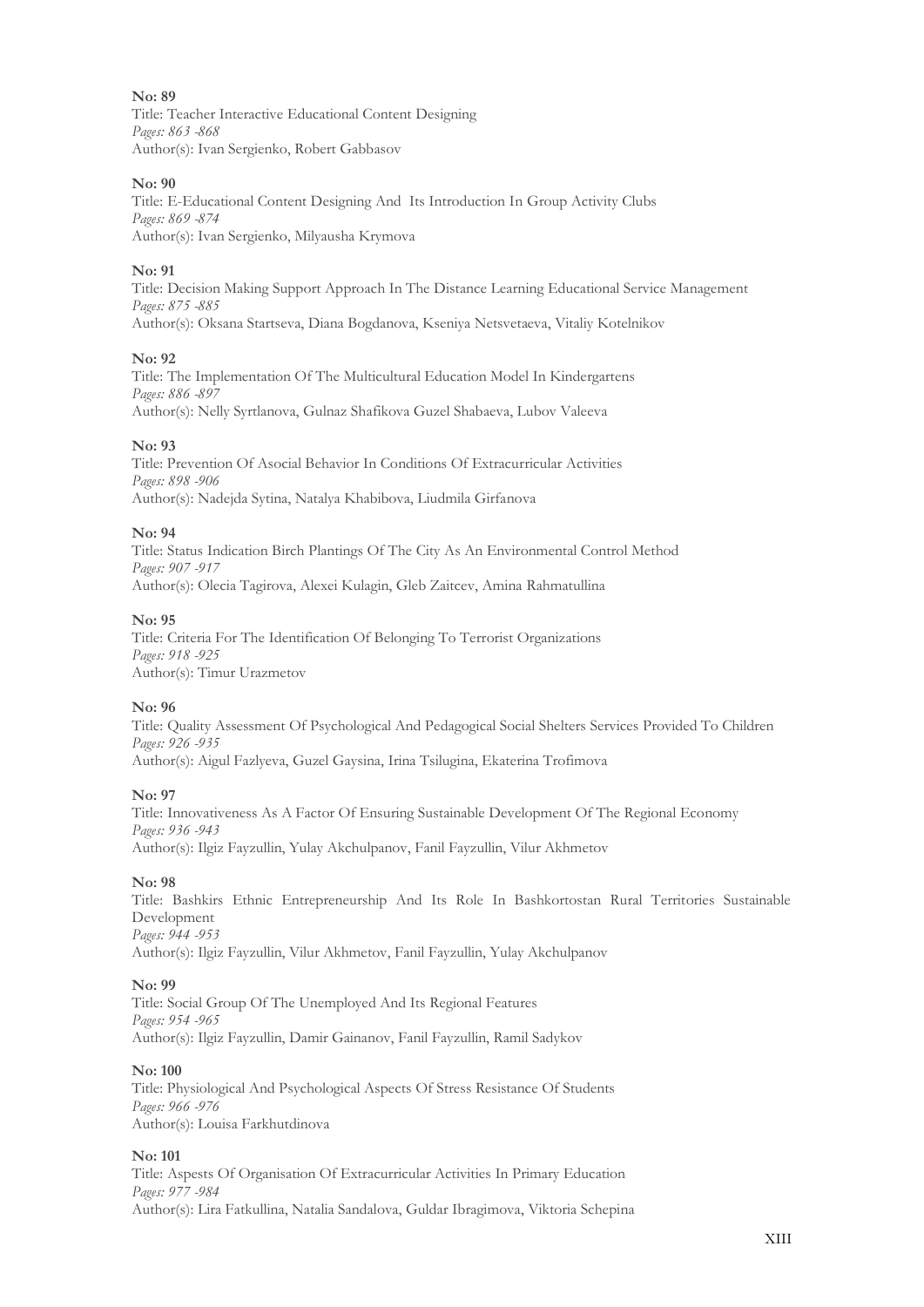Title: Textocentric Approach In Teaching Tatar As A Non-Native Language *Pages: 985 -993* Author(s): Kadriya Fatkhullova, Elvira Denmukhametova, Raushaniya Gareeva, Albina Khaliullina

# **No: 103**

Title: Bureaucratism In Social Work: From Frameing To Simulacres *Pages: 994 -1000* Author(s): Diana Faizova, Larisa Bilalova, Natalia Bolshakova, Elena Sherbinina

# **No: 104**

Title: Social Activity Of Student Youth: Levels And Factors Of Its Development *Pages: 1001 -1010* Author(s): Rimma Fatykhova, Irina Shilyaeva, Irina Yushchenko, Ekaterina Negodyaeva

#### **No: 105**

Title: Rational Use Of Resources: Development Of Method And Technologes *Pages: 1011 -1019* Author(s): Anna Filippova, Elina Dyaminova, Lidiya Vasilyeva, Oksana Startseva

# **No: 106**

Title: Matrix Data Processing Technology For Resource Saving *Pages: 1020 -1030* Author(s): Anna Filippova, Elina Dyaminova, Lidiya Vasilyeva, Yuliya Valiahmetova

#### **No: 107**

Title: University Students Level Of Development And Features Of Environmental Culture Formation Analysis *Pages: 1031 -1039* Author(s): Artem Fortunatov, Vladislav Benin

#### **No: 108**

Title: Old Turkic And Modern Bashkir Names Of Trees And Their Parts *Pages: 1040 -1050* Author(s): Zulaykha Khabibullina, Elvira Rakhimova, Vadim Tulumbayev, Gulnaz Yagafarova

# **No: 109**

Title: Markers Of Materials Belonging To Terrorist Organizations *Pages: 1051 -1058* Author(s): Elena Khazimullina, Yulia Fomina

# **No: 110**

Title: Linguocultural Environment Of The Language In The Aspect Of Its Fractality *Pages: 1059 -1069* Author(s): Raisa Khairullina, Samal Abylova, Viktoriya Berger, Lyazzat Tokpayeva

# **No: 111**

Title: The Priciples Of Synergetics In Studying The Altay Family Etymological Language Nests *Pages: 1070 -1077* Author(s): Nuriya Khaliullina, Ilshat Nasipov, Zarina Sideshova, Sandugash Mukhtarova

# **No: 112**

Title: To The Question Of Foreign Language Teachers' Certification *Pages: 1078 -1087* Author(s): Rita Khasanova, Zarima Kireeva, Valeriy Aitov, Khalida Galimova

# **No: 113**

Title: The Correlation Between Personal Traits Of Substitute Parents And Family Potential *Pages: 1088 -1098* Author(s): Olga Khakhlova, Marina Nukhova, Yuliya Fedorova, Elvira Shayakhmetova

# **No: 114**

Title: Institutional And Pedagogical Conditions Of Professional Stability Development In Law Enforcement **Officers** *Pages: 1099 -1107* Author(s): Tatyana Chudinova, Ludmila Amirova